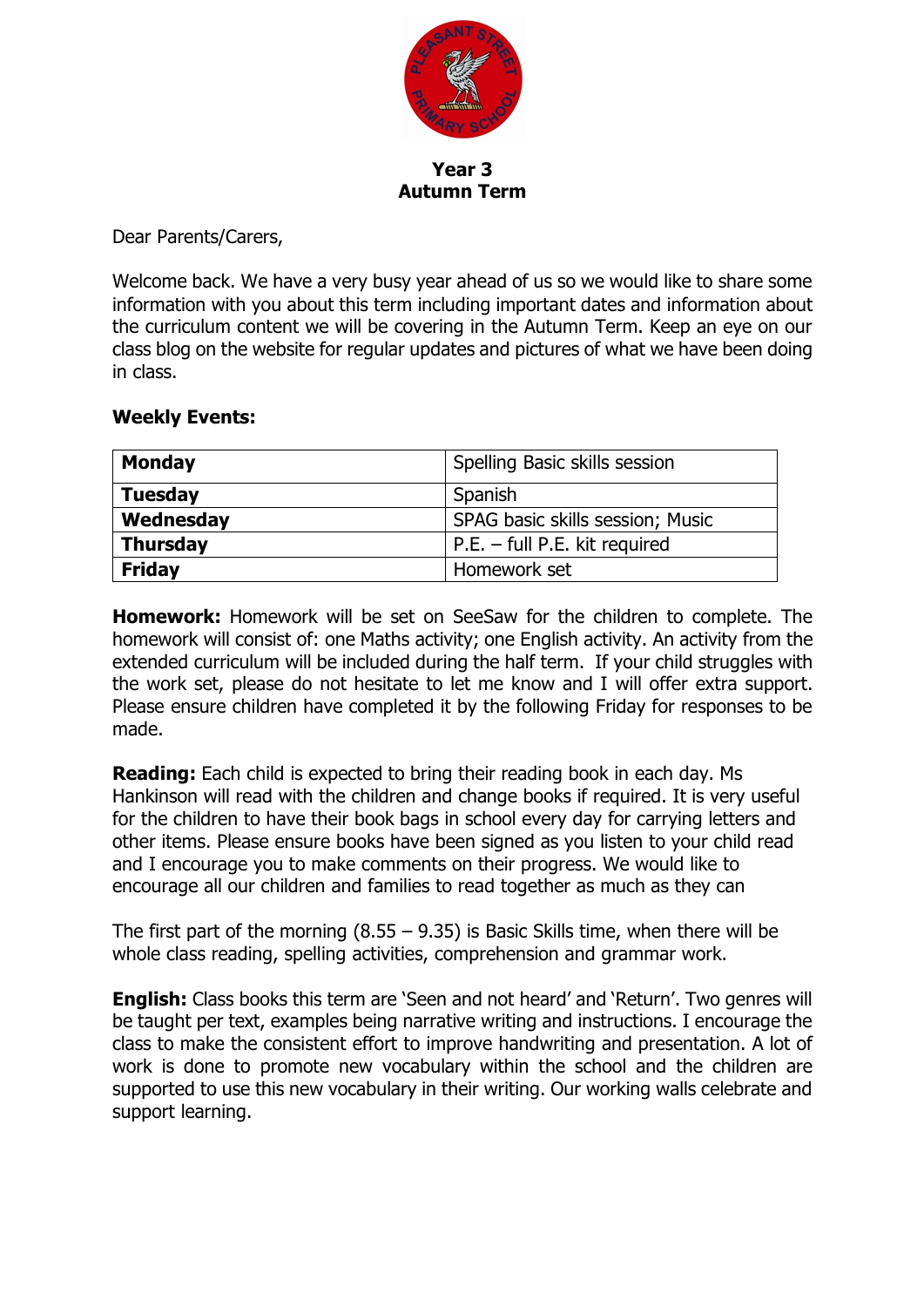**Maths:** The beginning of the morning (8.45-8.55) will be spent doing basic skills. This covers the four operations of number (addition, subtraction, multiplication and division). Please ensure your child is on time, as they will miss valuable maths time if they are late.

Year 3 topics this term will be Place Value, Addition and Subtraction and Multiplication and Division. Children will use practical equipment to support their learning and their fluency. Once confident in a particular skill, the children will apply their knowledge through reasoning and problem solving.

Fluency in times tables is important, particularly as by the end of Year 4 children are expected to know all their multiplication facts. The children need to practice their times tables on a regular basis; to learn them off by heart as soon as possible will dramatically help their progress. In Year 3, we concentrate on the x3, x4, x8 times tables but children should work to become confident in all. School promotes and encourages use of Times Tables Rockstars. Your child should have received a username and password. If there are any problems please inform me and I will help.

**Science:** The term topics are Rocks - looking at their properties and names of some rocks; and Animals Including Humans – learning about nutrition and how animals move.

**Computing:** Topics in Computing are Microsoft Word/E-mail – the children will learn word processing skills to enable them to compose an email; and Programming – using coding skills and solving problems.

**History:** The children will be learning about the Stone Age to Iron Age – from early beginnings and how humans changed and adapted, to farming and discovering iron; and Railways – their development and how they impacted population growth.

**RE:** The children will be answering enguiry questions: What does it mean to be a Christian in Britain today? and What does it mean to be a Hindu in Britain today? We will cover all major religions in our RE topics throughout the year.

**PSHE:** Topics are Medicine and Staying Safe (Household risks/stealing). The children undertake rich discussions and decision making.

**Music:** The children will be singing with Mrs. Grindley and will use tambourines. Later in the term the class will prepare for Christmas production.

**Spanish:** The children will continue to learn Spanish phrases and vocabulary with Mrs. Grindley. Topics for the term are Personal information and naming body parts; Family and pets

**Art:** The children will explore the work of Van Gogh to support lessons in painting, understanding technique and use of bold colours.